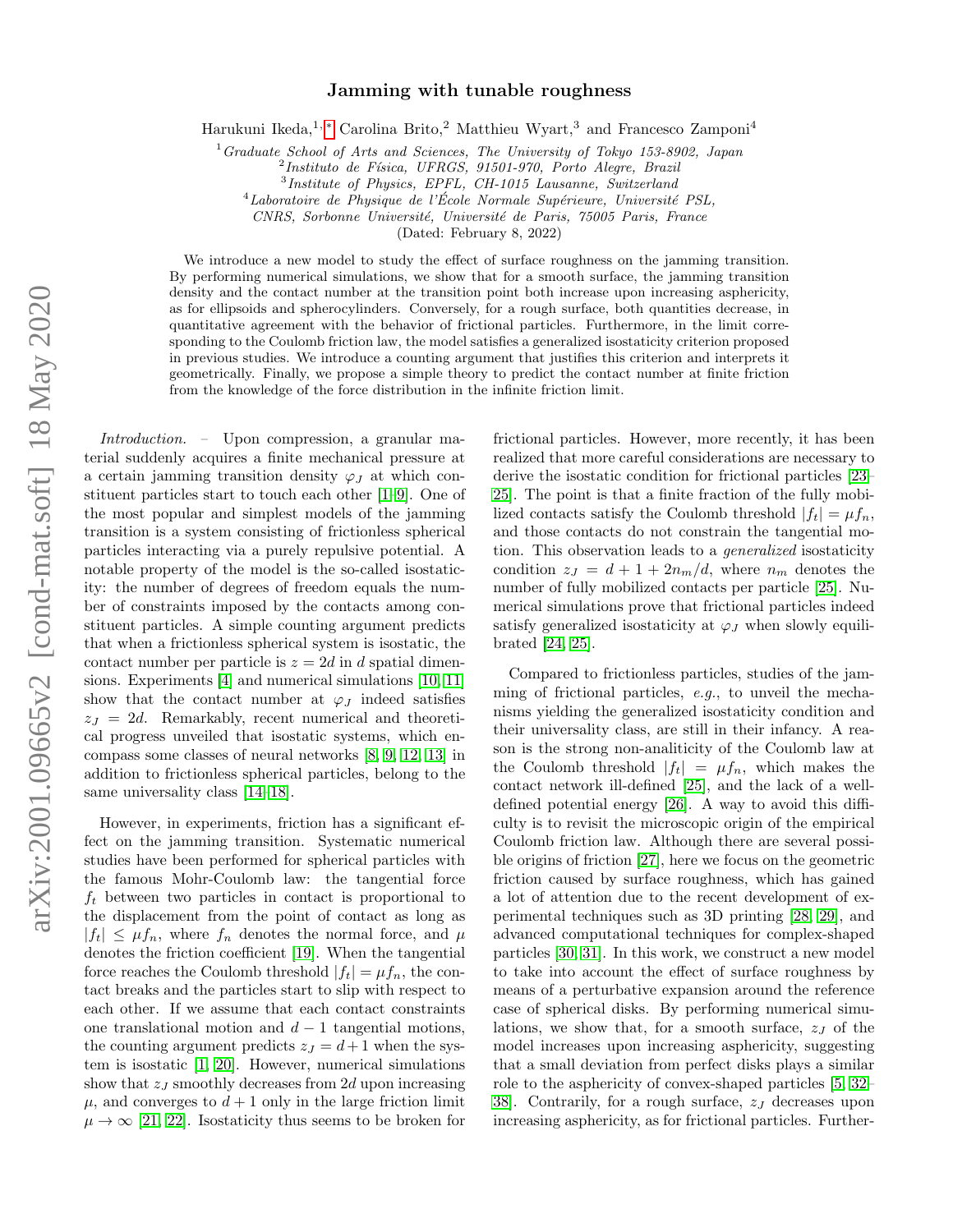

<span id="page-1-0"></span>FIG. 1. Schematic picture of the surfaces of two particles. The solid lines represent the surfaces of particles, while the dashed lines represent the surfaces of the references disks. The solid and dashed arrows represent the minimal paths connecting the surfaces of particles and reference disks, respectively.

more, we show that our model gives a clear explanation for why particles with Coulomb friction satisfy the generalized isostaticity condition. Finally, we propose a simple approximation scheme to calculate  $z_j$  for frictional particles.

Model. – We consider two dimensional particles interacting with the repulsive harmonic potential [\[10\]](#page-4-4):

$$
V_N = \sum_{i < j}^{1,N} v(h_{ij}(\boldsymbol{x}_i, \boldsymbol{x}_j, u_i, u_j)), \ v(h) = \frac{h^2}{2} \Theta(-h), \tag{1}
$$

where  $\Theta(x)$  denotes the Heaviside step function,  $\boldsymbol{x}_i = \{x_i, y_i\}$  and  $u_i$  denote the position and angle of the *i*-th particle, respectively, and  $h_{ij}$  denotes the overlap function, which represents the minimal distance between particles  $i$  and  $j$ . When particles  $i$  and  $j$  are overlapped  $h_{ij} \leq 0$ , and otherwise  $h_{ij} > 0$ . The calculation of  $h_{ij}$ is a non-trivial task for general shapes of non-spherical particles. To simplify the treatment, we assume that the shape of the particles is close to a disk. By means of a perturbation expansion around the reference disks, we obtain [\[36,](#page-4-27) [38\]](#page-4-26)

$$
h_{ij} = |\mathbf{h}_{ij}| = |\mathbf{h}_{ij}^0| + \delta \mathbf{h}_{ij} \cdot \frac{\mathbf{x}_i - \mathbf{x}_j}{|\mathbf{x}_i - \mathbf{x}_j|} + O(\delta \mathbf{h}_{ij}^2)
$$
  

$$
\approx |\mathbf{x}_i - \mathbf{x}_j| - R_i - R_j + F(\mathbf{x}_i, \mathbf{x}_j, u_i, u_j), \qquad (2)
$$

where  $h_{ij}$  and  $h_{ij}^0$  respectively denote the vectors connecting the minimal paths between the surfaces of two particles and reference disks (Fig. [1\)](#page-1-0),  $\delta \boldsymbol{h}_{ij} = \boldsymbol{h}_{ij} - \boldsymbol{h}_{ij}^0$ denotes the deviation of the minimal path from the disks,  $R_i$  denotes the radius of the particles i, and we have introduced the auxiliary function  $F \equiv \delta \mathbf{h}_{ij} \cdot (\mathbf{x}_i$  $x_i$  /  $|x_i - x_j|$ . To express the surface roughness, we require that  $F$  is invariant under the following transformations: (i) the rotation without slip  $u_i \rightarrow u_i + \delta/R_i$  and  $u_i \rightarrow u_j - \delta/R_i$ , where  $\delta$  denotes an arbitrary constant with a dimension of length, and (ii) the global rotation.



<span id="page-1-1"></span>FIG. 2. (a)  $f(\theta)/\mu$  for  $\varepsilon = 0.1$  and several n. The number of minima increases with n. (b)  $f(\theta)$  for  $n = 2$  and several ε. The triangle wave is recovered when ε = 0. (c) Schematic pictures of a particle shape. The shape deviates from the reference disk with  $\mu$ , and the surface becomes rougher for larger n.

A functional form satisfying the above conditions is [\[39\]](#page-5-0)

$$
F(\boldsymbol{x}_i, \boldsymbol{x}_j, u_i, u_j) = (R_i + R_j) f(\omega_{ij}),
$$
  
\n
$$
\omega_{ij} = \frac{R_i u_i + R_j u_j}{R_i + R_j} - \theta_{ij},
$$
\n(3)

where  $\theta_{ij}$  denotes the angle between the relative vector  $x_i - x_j$  and positive x-axis, namely,  $\theta_{ij} = \text{atan2}(y_j - y_i, x_j - x_i)$ . Although  $f(\theta)$  can be any periodic function of period  $\pi$ , to make the connection with the Coulomb friction law, we consider the following specific form:

<span id="page-1-2"></span>
$$
f(\theta) = \mu \frac{2\pi}{n} \text{Tri}_{\varepsilon} \left( \frac{n}{2\pi} \theta \right),\tag{4}
$$

where  $n$  denotes an even number, and we have introduced a smoothed triangle wave function:

$$
\operatorname{Tri}_{\varepsilon}(x) = \begin{cases}\n-\frac{x^2}{2\varepsilon} + \frac{1}{4} - \frac{\varepsilon}{2}, & x \in [0, \varepsilon), \\
-x + \frac{1}{4}, & x \in [\varepsilon, 1/2 - \varepsilon), \\
\frac{(x - 1/2)^2}{2\varepsilon} - \frac{1}{4} + \frac{\varepsilon}{2}, & x \in [1/2 - \varepsilon, 1/2 + \varepsilon), \\
x - \frac{3}{4}, & x \in [1/2 + \varepsilon, 1 - \varepsilon), \\
-\frac{(x - 1)^2}{2\varepsilon} + \frac{1}{4} - \frac{\varepsilon}{2}, & x \in [1 - \varepsilon, 1),\n\end{cases}
$$
\n(5)

and  $\text{Tri}_{\varepsilon}(x \pm 1) = \text{Tri}_{\varepsilon}(x)$ . We show the typical behavior of  $f(\theta)$  in Figs. [2\(](#page-1-1)a,b).  $f(\theta)$  depends on three parameters:  $n, \mu$ , and  $\varepsilon$ . Upon increasing n, the number of minima of  $f(\theta)$  increases. Although solely  $f(\theta)$  is not enough to determine the precise shape of particles, it is clear that the number of minima on the surface of a particle also increases with *n*, as schematically shown in Fig  $2(c)$ , suggesting that n controls the roughness.  $\mu/n$  represents the deviation from the reference disks, and our perturbative approach is justified only for  $\mu/n \ll 1$ . To make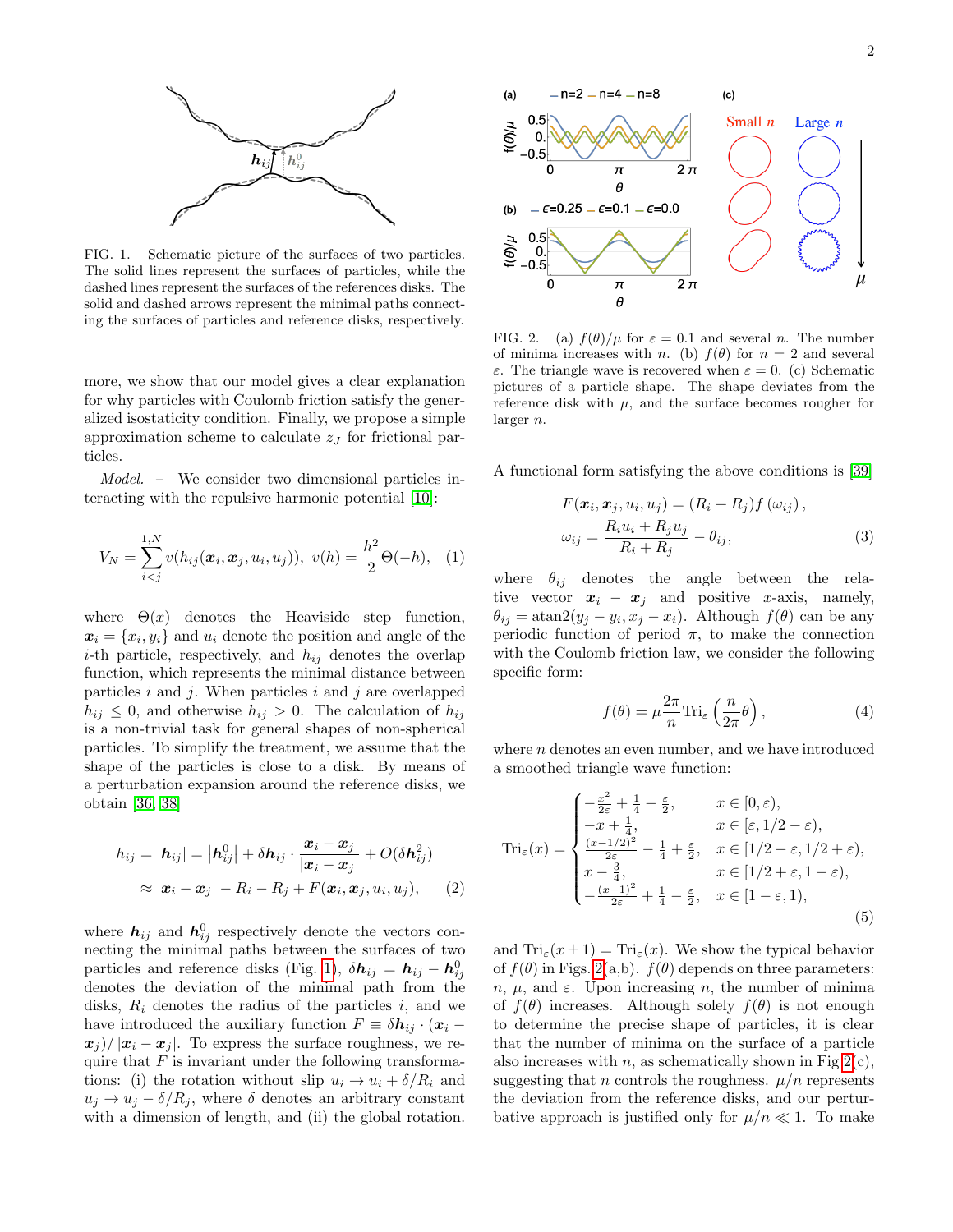the physical meaning of  $\mu$  more clear, we calculate the ratio between the normal and tangential forces between two particles in contact:

$$
\left|\frac{f_t}{f_n}\right| = \frac{R_i + R_j}{|\mathbf{x}_i - \mathbf{x}_j|} |f'(\omega_{ij})|,\tag{6}
$$

where  $f_n = \partial_{x_n} v(h_{ij})$  and  $f_t = \partial_{x_t} v(h_{ij})$ .  $\partial_{x_n}$  and  $\partial_{x_t}$ respectively denote the derivatives along the parallel and orthogonal directions to  $x_i - x_j$ . For  $n \gg 1$  and at  $\varphi_j$ ,  $|\boldsymbol{x}_i - \boldsymbol{x}_j| \approx R_i + R_j$ , and we get  $|f_t/f_t| \approx f'(\omega_{ij}) \leq \mu$ , implying that  $\mu$  represents the effective friction coefficient. One may thus expect that the behavior of frictional particles can be recovered in the limit of a rough surface,  $n \to \infty$  with fixed  $\mu$ . However, taking this limit is not enough because for  $\varepsilon > 0$ ,  $|f_t/f_n| = f'(\omega_{ij})$  varies depending on  $\omega_{ij}$  even when slip sets in, while  $|f_t/f_n| = \mu$ for the Coulomb friction law [\[19\]](#page-4-11). The Coulomb friction law corresponds to the double limit  $n \to \infty$  and  $\varepsilon \to 0$ , where  $|f_t/f_n| < \mu$  if  $\omega_{ij}$  is trapped in a minimum of  $f(\omega_{ij})$ , and  $|f_t/f_n| = \mu$  if slip sets in and  $\omega_{ij} \in [\varepsilon, 1/2 - \varepsilon) \cup [1/2 + \varepsilon, 1 - \varepsilon).$ 

Numerics. – We perform numerical simulations for  $N = 128$  particles consisting of the same number of large and small particles under periodic boundary conditions. The radii of small and large particles are  $R<sub>S</sub> = 0.5$ and  $R_L = 0.7$ , respectively. We find  $\varphi_J$  by combining slow isotropic compression and decompression as follows [\[10\]](#page-4-4). We first generate a random initial configuration at a small packing fraction  $\varphi = 0.1$ . Then, we slowly compress the system. For each compression step, we increase the packing fraction with a small increment  $\delta\varphi = 10^{-4}$ , and successively minimize the energy with the FIRE algorithm [\[40\]](#page-5-1) until the squared force acting on each particle becomes smaller than  $10^{-25}$ . After arriving at a jammed configuration with  $V_N/N > 10^{-16}$ , we change the sign and amplitude of the increment as  $\delta\varphi \to -\delta\varphi/2$ . Then, we decompress the system until we obtain an unjammed configuration with  $V_N/N < 10^{-16}$ . We repeat this process by changing the sign and amplitude of the increment as  $\delta\varphi \to -\delta\varphi/2$  every time the system crosses  $\varphi_J$ . We terminate the simulation when  $V_N/N \in (10^{-16}, 2 \times 10^{-16})$ . Then, we remove the rattlers that have zero or one contact, and calculate the physical quantities. To improve the statistics, we average over 10 independent samples.

*Results.* – First, we discuss the behavior for  $\varepsilon = 0.1$ . In Fig.  $3(a)$ , we show the contact number per particle at the jamming transition point  $z_J$ . For small  $n, z_J$  increases upon increasing  $\mu$ , see the data for  $n = 10$ . Since  $\mu/n$  represents the deviation from disks, this behavior is qualitatively similar to that observed in convex-shaped particles [\[5,](#page-4-24) [32–](#page-4-25)[38\]](#page-4-26). Contrarily, for large  $n$ ,  $z<sub>J</sub>$  decreases with  $\mu$  [\[42\]](#page-5-2). For the largest value of n,  $n = 10^4$ , z quantitatively agrees with previous results generated by isotropic compression of frictional particles for the same



<span id="page-2-0"></span>FIG. 3.  $\mu$  dependence for fixed  $\varepsilon = 0.1$  of (a) the contact number per particle at the jamming transition point  $z_j$  and (b) the jamming transition point  $\varphi_J$ . The data for the Coulomb friction model were taken from Ref. [\[41\]](#page-5-3).



<span id="page-2-1"></span>FIG. 4.  $\mu$  dependence for fixed  $n = 10^4$  of (a) the contact number per particle at the jamming transition point  $z_I$  and (b) the jamming transition point  $\varphi_J$ . Markers denote the numerical results, while the dashed line denotes the theoretical prediction, see main text.

system size  $N = 128$  [\[41\]](#page-5-3). In Fig. [3\(](#page-2-0)b), we show the jamming transition point  $\varphi_J$ . As for  $z_J$ ,  $\varphi_J$  increases with  $\mu$  for small *n*, and decreases for large *n*. For  $n = 10^4$ and  $\mu \lesssim 1$ , the behavior of  $\varphi_J$  is similar to that of the Coulomb friction model, while for  $\mu \gtrsim 1$ , there is a small but visible deviation. We guess that this discrepancy for large  $\mu$  is due to the difference in the algorithms used for the minimization: for our model, the energy was minimized by the FIRE algorithm, while for frictional particles, the kinetic energy was minimized by molecular dynamics simulation with a damping proportional to the force [\[41\]](#page-5-3). Further studies are necessary to clarify this point. To see the  $\varepsilon$  dependence, in Fig. [4](#page-2-1) we show  $z_j$  and  $\varphi_J$  for  $n = 10^4$  and several  $\varepsilon$ .  $z_J$  and  $\varphi_J$  do not exhibit a significant  $\varepsilon$  dependence and agree well with the results for the Coulomb friction law.

In Fig.  $5(a)$ –(c), we show the cumulative distribution function (CDF) of  $|f_n/\mu f_t|$  for  $n = 10^4$  and several  $\varepsilon$ . For  $\varepsilon = 0.25$ , the CDF smoothly increases with  $|f_n/\mu f_t|$ . Contrarily, for  $\varepsilon < 0.25$ , the CDF has a singular peak at  $|f_n/\mu f_t| = 1$ . The peak grows upon decreasing  $\mu$  and  $\varepsilon$ .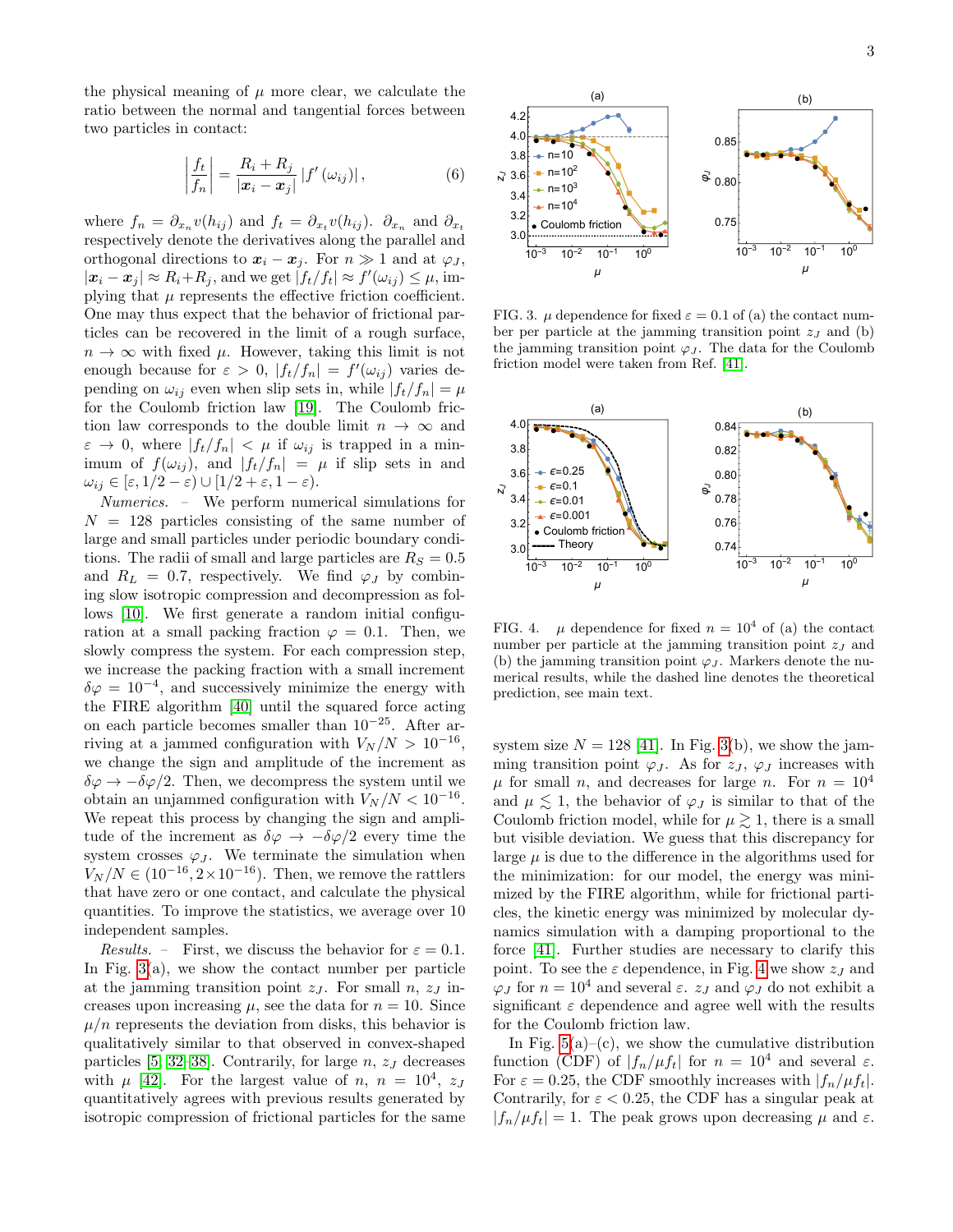

<span id="page-3-0"></span>FIG. 5. (a)–(c) Cumulative distributions of  $|f_n/\mu f_t|$  for  $n = 10^4$  and  $\varepsilon = 0.25, 0.1$ , and 0.01, respectively. (d) Cumulative distribution of  $|f_n/f_t|$  for  $n = 10^4$  and  $\varepsilon = 0.01$ .



<span id="page-3-1"></span>FIG. 6. Relation between  $n_m$  and  $z_J$  for  $n = 10^4$ . Markers denote numerical results. The solid line denotes the theoretical prediction  $n_m = z - 3$  corresponding to generalized isostaticity.

In Fig. [5\(](#page-3-0)d), we show the CDF of  $|f_n/f_t|$  for  $n = 10^4$  and  $\varepsilon = 0.01$ . The CDF converges to a constant distribution for large  $\mu$ .

The strong peak of the CDF at  $|f_t/\mu f_n| = 1$  indicates that there are a finite fraction of contacts satisfying the Coulomb threshold  $|f_t| = \mu f_n$ . Those contacts are referred to as the fully mobilized contacts [\[1\]](#page-4-1). As the fully mobilized contacts do not constrain the tangential motion, the total number of constraints imposed by the contacts is  $Nz - Nn_m$ , where  $Nn_m$  denotes the number of fully mobilized contacts. This should be equated to the number of degrees of freedom  $3N$  when the system is isostatic. Therefore, for an isostatic system,  $n_m$  is [\[25\]](#page-4-16)

$$
n_m = z - 3.\t\t(7)
$$

In Fig. [6,](#page-3-1) we test this conjecture for  $n = 10^4$ . The plot clearly shows that the numerical data converge to the theoretical prediction, Eq. [\(7\)](#page-3-2), in the Coulomb friction limit  $\varepsilon \to 0$ .

Theory. – Here we show that the generalized isostaticity in the  $\varepsilon \to 0$  limit can be explained by a simple counting argument, which slightly generalizes the corresponding one for nonspherical particles in two dimen-

sions [\[1\]](#page-4-1). At  $\varphi_j$ ,  $h_{ij} = 0$  for all contacts. This can be satisfied when the number of degrees of freedom  $3N$  is larger than the number of contacts  $Nz_J/2$ :

<span id="page-3-4"></span><span id="page-3-3"></span>
$$
3N \ge \frac{Nz_J}{2} \to z_J \le 6. \tag{8}
$$

Besides, a stable system should satisfy the 3N force balance equations:

$$
\frac{\partial V_N}{\partial x_i} = 0, \ \frac{\partial V_N}{\partial y_i} = 0, \ \frac{\partial V_N}{\partial u_i} = 0.
$$
 (9)

Those are linear combinations of the normal and tangential forces,  $f_n$  and  $f_t$ , between particles in contact. Considering that there are  $Nn_m$  fully mobilized contacts, the degrees of freedom of  $f_n$  and  $f_t$  is  $Nz_J - Nn_m$ . Therefore, Eqs. [\(9\)](#page-3-3) have non-trivial solutions only if [\[24,](#page-4-17) [25\]](#page-4-16)

$$
3N \le Nz_J - Nn_m \to z_J \ge 3 + n_m. \tag{10}
$$

This inequality generally holds for any  $\varepsilon$ , see Fig. [6.](#page-3-1) From Eqs. [\(8\)](#page-3-4) and [\(10\)](#page-3-5), at  $\varphi_J$ , we have

<span id="page-3-5"></span>
$$
3 + n_m \le z_J \le 6,\tag{11}
$$

implying that the generalized isostaticity does not hold in general.

<span id="page-3-2"></span>We can improve the counting argument in the  $\varepsilon \rightarrow$ 0 limit, where  $\omega_{ij}$  of non-mobilized contacts should be located precisely at a minimum of  $f(\omega_{ij})$  because the corresponding stiffness diverges as  $f''(\omega_{ij}) \sim \varepsilon^{-1}$ . This provides  $Nz_J/2 - Nn_m$  additional constraints. Thus, Eq. [\(8\)](#page-3-4) should be modified as

<span id="page-3-6"></span>
$$
3N \ge Nz_J - Nn_m \to z_J \le 3 + n_m. \tag{12}
$$

Eqs. [\(10\)](#page-3-5) and [\(12\)](#page-3-6) prove the generalized isostaticity Eq. [\(7\)](#page-3-2). It is not straightforward to generalize the above argument to higher dimensions. We left it as future work.

A theoretical challenge is to predict the  $\mu$  dependence of  $z_J$ . In Fig. [4\(](#page-2-1)a), we show that  $z_J$  does not show a strong  $\varepsilon$  dependence. This allows us to focus on small  $\varepsilon$ ,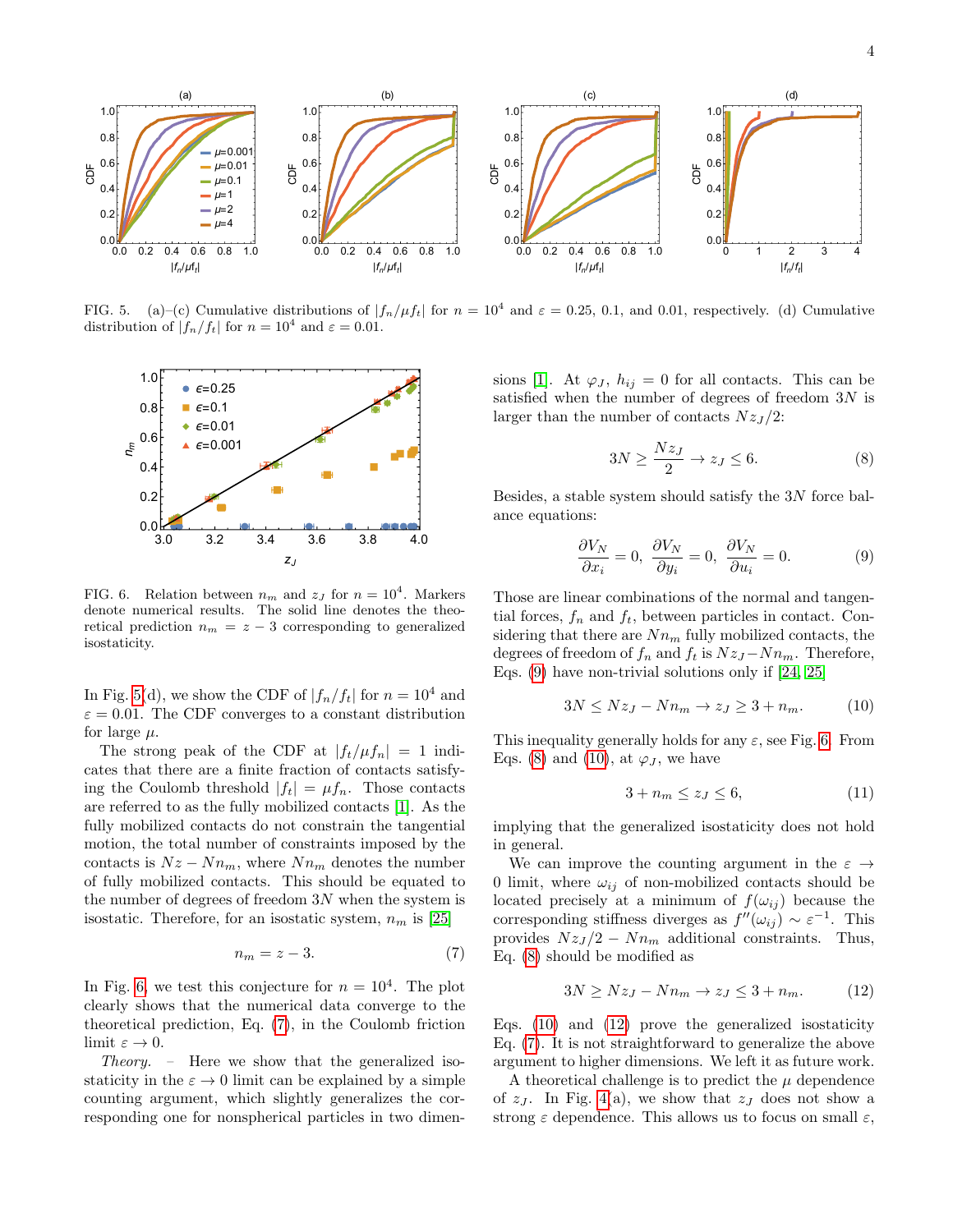e.g.  $\varepsilon = 0.01$ , where the generalized isostaticity, Eq. [\(7\)](#page-3-2), may simplify the treatment, as it directly connects  $z_J$  to  $n_m$ . We tentatively approximate  $n_m$  by neglecting the  $\mu$  dependence of the distribution of  $|f_t/f_n|$  and calculate  $n_m$  as

$$
n_m \approx \int_{\mu}^{\infty} dx P_{\infty}(x) = 1 - \text{CDF}(|f_t/f_n| = \mu), \quad (13)
$$

where  $P_{\infty}(x)$  denotes the distribution of  $|f_t/f_n|$  in the limit  $\mu \to \infty$ . As shown in Fig. [5\(](#page-3-0)d), the CDF of  $|f_t/f_n|$  for  $\varepsilon = 0.01$  is converged to a constant distribution for  $\mu \geq 2$ . So, we use the CDF for  $\mu = 4$ . In Fig. [4\(](#page-2-1)a), we show our theoretical prediction  $z_J \approx$  $n_m + 3 \approx 4 - \text{CDF}(|f_t/f_n| = \mu)$  with the black dashed line. The agreement is not perfect but still surprisingly nice, considering the simplicity of the theory and fact that there are only a few theories for the jamming of frictional particles [\[43,](#page-5-4) [44\]](#page-5-5).

Conclusions. – We constructed a model that takes into account the effect of surface roughness by means of a perturbation expansion around ideal disks. By changing the surface roughness, the model can smoothly interpolate the phenomenology of frictionless convex-shaped particles and frictional disks.

We found that the fraction of fully mobilized contacts strongly depends on  $\varepsilon$ , and, consequently, the generalized isostaticity condition is satisfied only in the limit of the Coulomb friction law,  $\varepsilon \to 0$ . However, our investigation is limited to a specific class of functions  $f(\omega_{ij})$ described by Eq. [\(4\)](#page-1-2), and we also assumed that two particles have at most one contact and neglected the effect of multiple contacts. It would be desirable to investigate a broader class of  $f(\omega_{ii})$ , allowing multiple contacts, to clarify under which conditions the systems satisfies generalized isostaticity.

Acknowledgements. – We warmly thank J.- P. Bouchaud for discussions related to this work. This project has received funding from the European Research Council (ERC) under the European Union's Horizon 2020 research and innovation program (grant agreement n. 723955-GlassUniversality).

- <span id="page-4-0"></span><sup>∗</sup> [hikeda@g.ecc.u-tokyo.ac.jp](mailto:hikeda@g.ecc.u-tokyo.ac.jp)
- <span id="page-4-1"></span>[1] M. Van Hecke, Journal of Physics: Condensed Matter 22, 033101 (2009).
- [2] D. J. Durian, [Phys. Rev. Lett.](http://dx.doi.org/10.1103/PhysRevLett.75.4780) 75, 4780 (1995).
- [3] Z. Zhang, N. Xu, D. T. Chen, P. Yunker, A. M. Alsayed, K. B. Aptowicz, P. Habdas, A. J. Liu, S. R. Nagel, and A. G. Yodh, Nature 459, 230 (2009).
- <span id="page-4-3"></span>[4] J. Bernal and J. Mason, Nature 188, 910 (1960).
- <span id="page-4-24"></span>[5] A. Donev, I. Cisse, D. Sachs, E. A. Variano, F. H. Stillinger, R. Connelly, S. Torquato, and P. M. Chaikin, Science 303, 990 (2004).
- [6] A. Jaoshvili, A. Esakia, M. Porrati, and P. M. Chaikin, [Phys. Rev. Lett.](http://dx.doi.org/10.1103/PhysRevLett.104.185501) 104, 185501 (2010).
- [7] D. Bi, J. Lopez, J. Schwarz, and M. L. Manning, Nature Physics 11, 1074 (2015).
- <span id="page-4-6"></span>[8] S. Franz and G. Parisi, Journal of Physics A: Mathematical and Theoretical 49, 145001 (2016).
- <span id="page-4-2"></span>[9] S. Franz, S. Hwang, and P. Urbani, [Phys. Rev. Lett.](http://dx.doi.org/10.1103/PhysRevLett.123.160602) 123[, 160602 \(2019\).](http://dx.doi.org/10.1103/PhysRevLett.123.160602)
- <span id="page-4-4"></span>[10] C. S. O'Hern, L. E. Silbert, A. J. Liu, and S. R. Nagel, Phys. Rev. E 68[, 011306 \(2003\).](http://dx.doi.org/10.1103/PhysRevE.68.011306)
- <span id="page-4-5"></span>[11] C. P. Goodrich, A. J. Liu, and S. R. Nagel, Physical review letters 109, 095704 (2012).
- <span id="page-4-7"></span>[12] S. Franz, G. Parisi, M. Sevelev, P. Urbani, and F. Zamponi, SciPost Phys 2, 019 (2017).
- <span id="page-4-8"></span>[13] S. Franz, A. Sclocchi, and P. Urbani, [Phys. Rev. Lett.](http://dx.doi.org/10.1103/PhysRevLett.123.115702) 123[, 115702 \(2019\).](http://dx.doi.org/10.1103/PhysRevLett.123.115702)
- <span id="page-4-9"></span>[14] M. Wyart, arXiv preprint cond-mat/0512155 (2005).
- [15] M. Wyart, L. E. Silbert, S. R. Nagel, and T. A. Witten, Phys. Rev. E 72[, 051306 \(2005\).](http://dx.doi.org/10.1103/PhysRevE.72.051306)
- [16] E. DeGiuli, E. Lerner, C. Brito, and M. Wyart, Proceedings of the National Academy of Sciences 111, 17054 (2014).
- [17] P. Charbonneau, J. Kurchan, G. Parisi, P. Urbani, and F. Zamponi, Nat. Commun. 5, 3725 (2014).
- <span id="page-4-10"></span>[18] P. Charbonneau, E. I. Corwin, G. Parisi, and F. Zamponi, [Phys. Rev. Lett.](http://dx.doi.org/10.1103/PhysRevLett.114.125504) 114, 125504 (2015).
- <span id="page-4-11"></span>[19] P. A. Cundall and O. D. Strack, geotechnique 29, 47 (1979).
- <span id="page-4-12"></span>[20] S. F. Edwards and D. V. Grinev, [Phys. Rev. Lett.](http://dx.doi.org/10.1103/PhysRevLett.82.5397) 82, [5397 \(1999\).](http://dx.doi.org/10.1103/PhysRevLett.82.5397)
- <span id="page-4-13"></span>[21] T. Unger, J. Kertész, and D. E. Wolf, [Phys. Rev. Lett.](http://dx.doi.org/10.1103/PhysRevLett.94.178001) 94[, 178001 \(2005\).](http://dx.doi.org/10.1103/PhysRevLett.94.178001)
- <span id="page-4-14"></span>[22] L. E. Silbert, Soft Matter 6, 2918 (2010).
- <span id="page-4-15"></span>[23] J.-P. Bouchaud, arXiv preprint cond-mat/0211196  $(2002)$ .
- <span id="page-4-17"></span>[24] K. Shundyak, M. van Hecke, and W. van Saarloos, [Phys.](http://dx.doi.org/10.1103/PhysRevE.75.010301) Rev. E 75[, 010301 \(2007\).](http://dx.doi.org/10.1103/PhysRevE.75.010301)
- <span id="page-4-16"></span>[25] S. Henkes, M. van Hecke, and W. van Saarloos, EPL (Europhysics Letters) 90, 14003 (2010).
- <span id="page-4-18"></span>[26] J. Chattoraj, O. Gendelman, M. Pica Ciamarra, and I. Procaccia, [Phys. Rev. Lett.](http://dx.doi.org/10.1103/PhysRevLett.123.098003) 123, 098003 (2019).
- <span id="page-4-19"></span>[27] B. N. Persson, Sliding friction: physical principles and applications (Springer Science & Business Media, 2013).
- <span id="page-4-20"></span>[28] A. G. Athanassiadis, M. Z. Miskin, P. Kaplan, N. Rodenberg, S. H. Lee, J. Merritt, E. Brown, J. Amend, H. Lipson, and H. M. Jaeger, Soft Matter 10, 48 (2014).
- <span id="page-4-21"></span>[29] L. C. Hsiao and S. Pradeep, Current Opinion in Colloid & Interface Science (2019).
- <span id="page-4-22"></span>[30] F. Alonso-Marroquin, EPL (Europhysics Letters) 83, 14001 (2008).
- <span id="page-4-23"></span>[31] S. Papanikolaou, C. S. O'Hern, and M. D. Shattuck, [Phys. Rev. Lett.](http://dx.doi.org/10.1103/PhysRevLett.110.198002) 110, 198002 (2013).
- <span id="page-4-25"></span>[32] A. Donev, R. Connelly, F. H. Stillinger, and S. Torquato, Phys. Rev. E 75[, 051304 \(2007\).](http://dx.doi.org/10.1103/PhysRevE.75.051304)
- [33] S. R. Williams and A. P. Philipse, [Phys. Rev. E](http://dx.doi.org/10.1103/PhysRevE.67.051301) 67, [051301 \(2003\).](http://dx.doi.org/10.1103/PhysRevE.67.051301)
- [34] J. Blouwolff and S. Fraden, EPL (Europhysics Letters) 76, 1095 (2006).
- [35] K. VanderWerf, W. Jin, M. D. Shattuck, and C. S. O'Hern, Phys. Rev. E 97[, 012909 \(2018\).](http://dx.doi.org/10.1103/PhysRevE.97.012909)
- <span id="page-4-27"></span>[36] C. Brito, H. Ikeda, P. Urbani, M. Wyart, and F. Zamponi, Proceedings of the National Academy of Sciences 115, 11736 (2018).
- [37] H. Ikeda, P. Urbani, and F. Zamponi, Journal of Physics A: Mathematical and Theoretical 52, 344001 (2019).
- <span id="page-4-26"></span>[38] H. Ikeda, C. Brito, and M. Wyart, Journal of Statis-